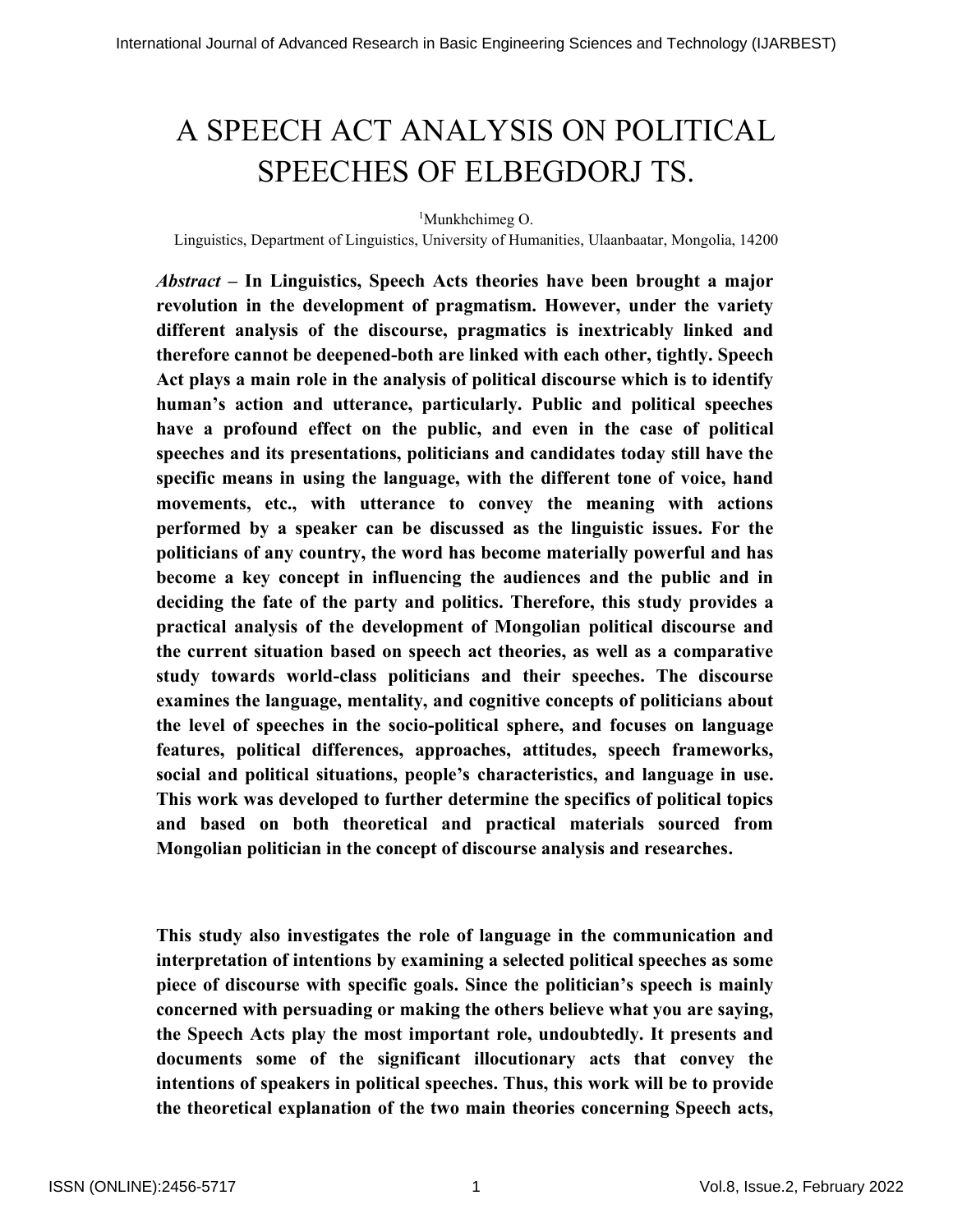## **Austin and Searle's ones. Mainly, this is to analyze political speeches by Elbegdorj Ts concerning Speech Acts and its categorizations.**

*Keywords:* Speech Act Theory, Political Speech, Analysis, Political Discourse, Illocutionary Force, Commissive Speech Acts, And Expressive Speech Acts

## I. INTRODUCTION

In this sense, many scholars and researchers agree that political discourse is an area where language can be truly applied and seen in practical terms. This is because language is used as a force to regulate people's minds, thinking, perceptions, and opinions through political language and verbal understanding. Basically, language is a tool to govern society. Political and public speeches are seen in any societies as a means of establishing social relations, establishing understanding, expressing opinions, implementing one's own ideas or ideologies and political policies, and making decisions. From a pragmatic point of view, it is possible to explain and define the expression of locution depending on the speaker's attitude and intent within the content of any topic, which is the most important phenomenon that can be deduced from the theory of verbal action. Therefore, the article aims to explain and reveal in linguistic terms the tactics used by the speaker to express the discourse content and its influence on how discourse is a force for the audiences in discourse studies.

The speech acts hereby play the most important role in political speeches since it is mainly concerned with persuading others believe what the speaker says. It leads to investigate the notions of discourse that are common among candidates in the current political arena, substantiate them with statistics and case studies, evaluate them, and identify issues for improvement; importantly this is to note that the development of recommendations and guidelines for future socio-political discourse theory and practice will be useful for researchers in this field. In short, the public as well as candidates' attitudes and linguistic discourses, use verbal speeches, which are common in the socio-political field, as a subject for linguistic analysis of texts or transcripts and videos from sources. This is a pragmatic approach to identifying the meaning of each speaker based on the content and context of each speaker's speech. The political and party positions or personal ideology, activism and efforts to make important changes in society – say how the stories affect the people in terms of governing. Therefore, this studies to illustrate the hidden meanings over the word expressions and the actions behind those words.

## II. SPEECH ACT THEORY

 Through the use of words, people perform a variety of actions, expressions of how, and by what actions the phenomenon of reaching the audience and speaker is defined as Speech Act. The theory of verbal function was first developed by Austin (1962) and continued in detail by his student Searle (1969) in his book How to Do Things with Words Theory. They proposed the empirical idea that the source of knowledge is the senses, that the signs and letters have a fermo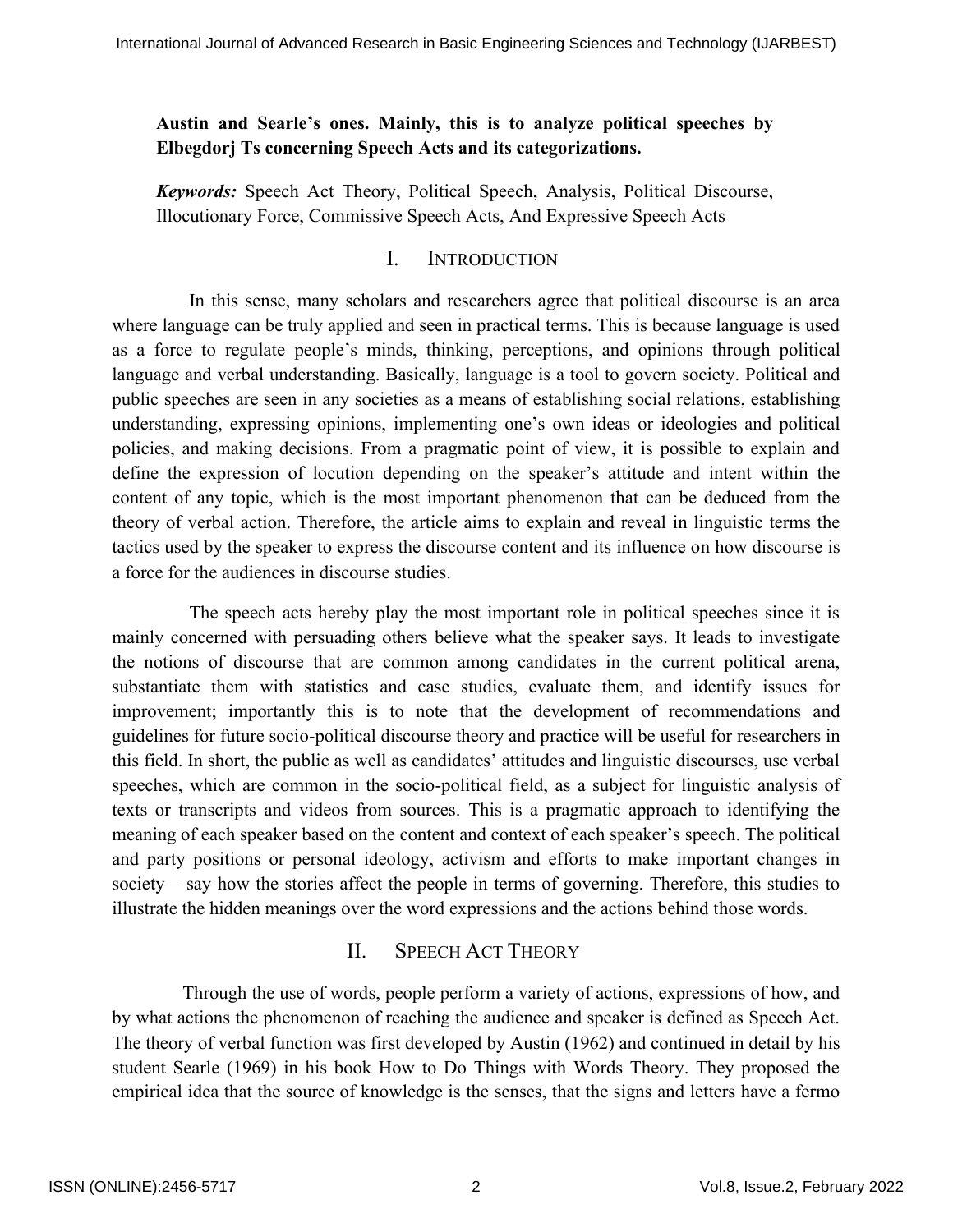concept behind them, that they move to the true meaning of the characters they use to express ideas and meanings. For Austin (1962), the scientist suggested that verbal actions fall into three main levels: illocutive, locutive, and perlocutive. For example: Good day everyone! (including the verbal tone of speech) - is a basic concept in the theory of verbal action (expressing meaning for a purpose, having a specific purpose in speaking a word, offering, promising, apologizing, demanding, etc.). Perlocutive action, on the other hand, is the result of a change in the actions, thoughts, and feelings of the listener/receiver after hearing, reading, and receiving the object in some way. an instrument. It may be intended to persuade, intimidate, irritate, or cause the listener to take an action. Perlocutive actions are described as encouraging, persuasive, reassuring, promising, or supportive, or influencing the attitudes, attitudes, and beliefs of the recipient. Similarly, Levinson (1981) considered perlocutive action to be the expression of the speaker, the effect of intentional and unintentional processes. There is also the Prosecutor's Action, which means that the word is effective. Affecting the audience and the audience reacting: for example, saying that you have someone in your household can affect the audience, lead to fear, or lead to a house check. Or telling me that I have a CD signed by Michael Jackson allows me to see if the listener likes the singer, the reaction, and the attitude. As Searle (1969) further deepened the theory of verbal action proposed by his teacher Austin (1962) and distinguished two types of verbal action: direct and indirect verbal action. Searle (1969) also classifies illocutive action into five other classifications in it:

1. Representatives: The expression of a speaker's own point of view, judging the truth or falsehood of what is happening in a society.

2. Directives: It is a bold statement made in order to consolidate the intentions of others in one's own opinion, an attempt to influence the opinions of others.

3. Commissives: A statement to reverse the outcome of an event in accordance with the views expressed by the speaker. In other words, it may be a promise of a future situation.

4. Expressive: Expressing opinions politely using verbal actions in a mutually agreeable manner.

5. Declarations: an attempt to bring about change or reform, or used to make a statement, such as declaring someone guilty or starting a war.

 The study of the practical application of the theory of speech acts in these five types is developed as follows as speech acts theory was first developed by John Austin and his student John Searl in 1961, giving rise to the term Speech Action Theory. After that, according to Crystal, speech act (the philosophy of linguistics considers a form of speech and the notion of verbal action) not only provides information, but also expresses it and performs a specific, appropriate action. For example: "I want to eat kimchi, please pass it on to me?" I believe that a speaker/and speaker can only become a real discourse if he or she expresses his or her desire in words and emotions, actions, facial expressions, and hand gestures. According to Kent Bach,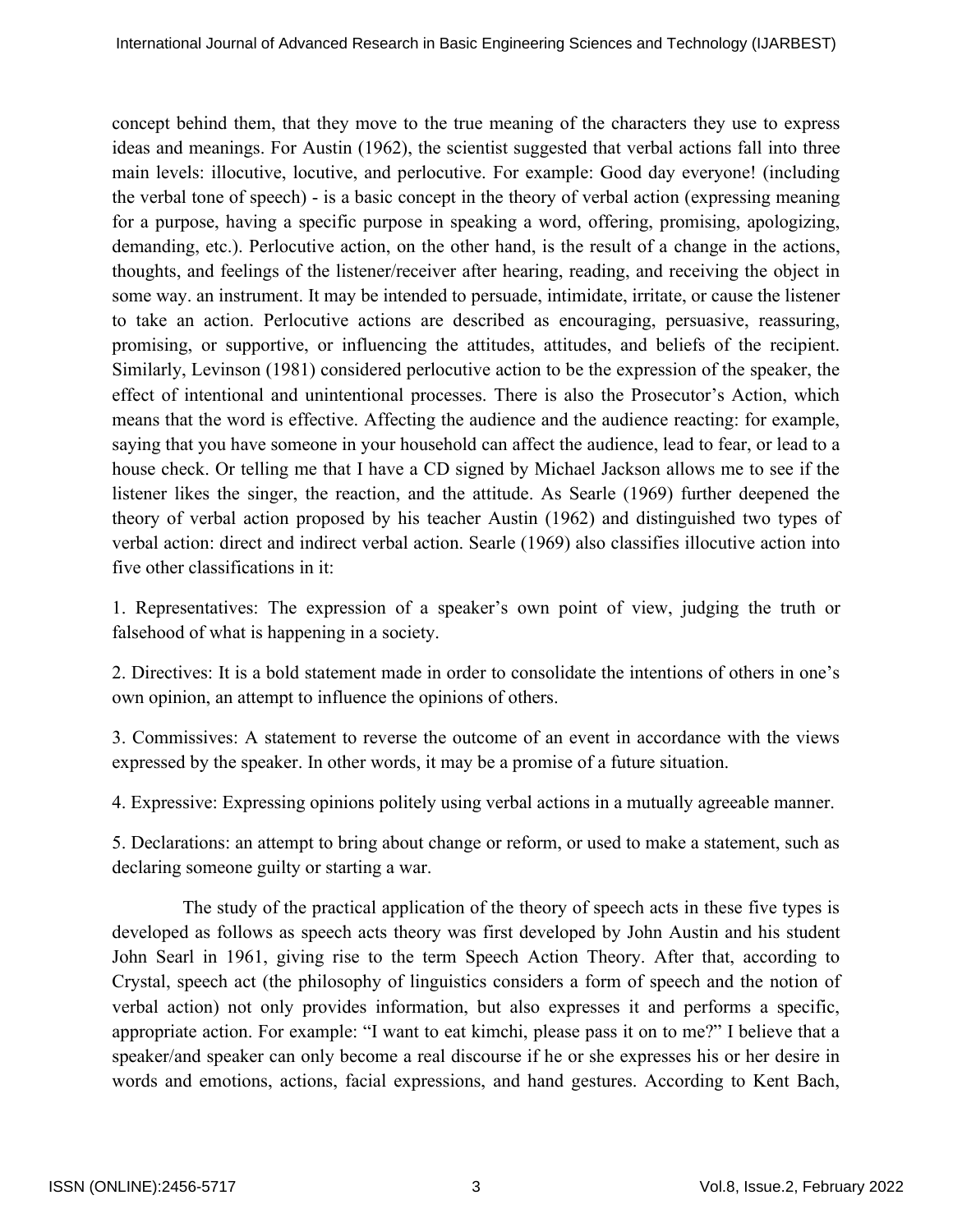speech act is not only the result of speech, but also a set of actions. Depending on the speaker's intentions, the ideas may be interpreted differently.

The study herein highlights the different types available today to bring John Austin's ideas to life as the speech acts are a function of speech and discussion.



Fig 1. Speech acts and ideologies in discourse

### III. RESEARCH METHODOLOGY

### 3.1. The Aim

Based on John Austin's speech act theory and public speaking theory, this is believed that a language expresses the meaning and conveys it to others, therefore it is aimed to observe how persuasion, style, social exclusion, and participation are portrayed for specific purposes; and the main research is to identify a speech art, presentation, tone of voice, hand and other body language, gestures occurred in the speeches; this article is also to illustrate, locutive, and perlocutive actions in political discourse and speeches, including command and control, and the level of expression is the key to expressing the personal participation of political speakers in society.

#### 3.2. Data and Analysis

In this study, two political speeches by Elbegdorj Ts, a former president of Mongolia are selected; selected and in according to the speech act theory (the philosophy of linguistics, which is a form of speech, means not only giving information, but also expressing it and doing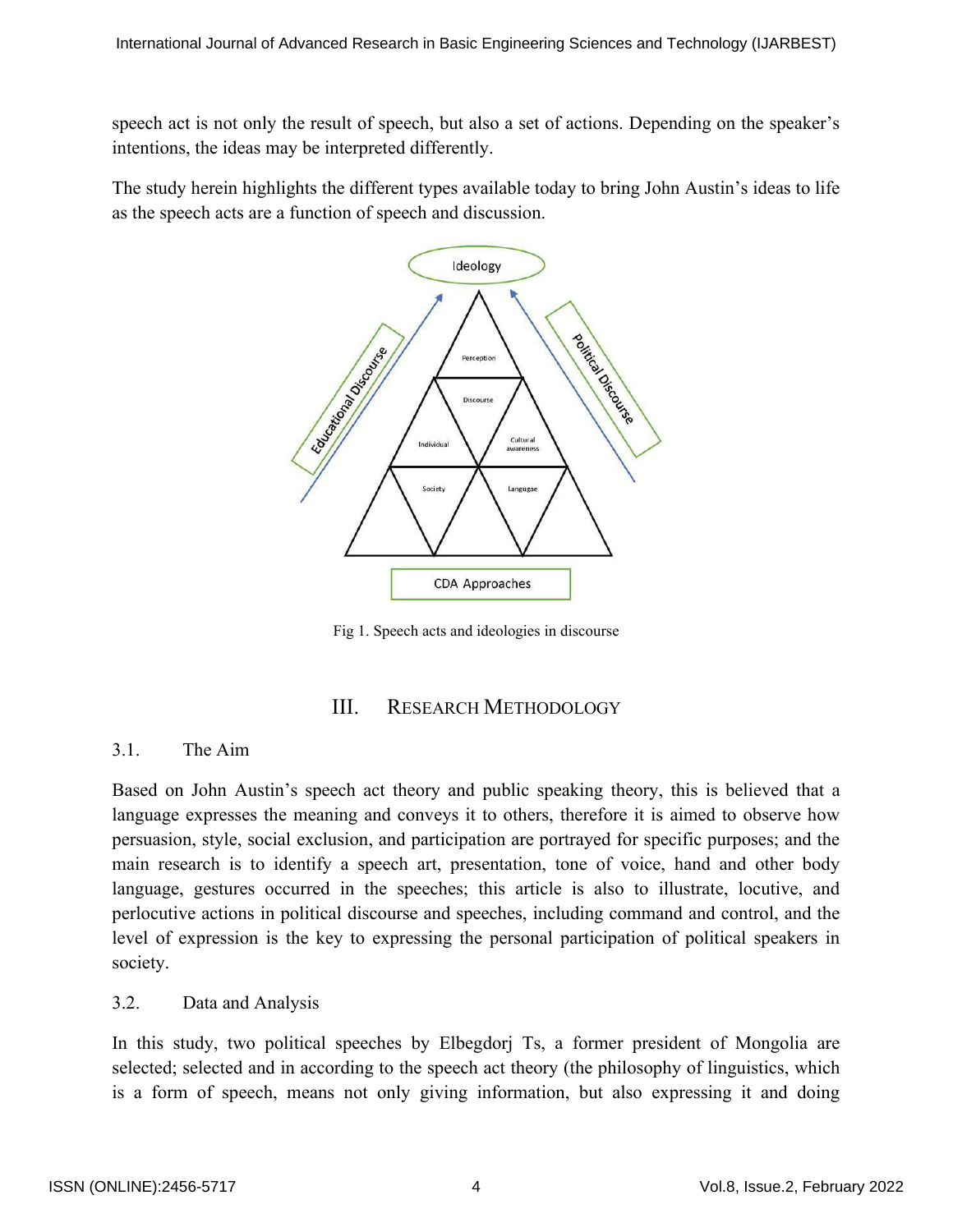something appropriate.) For example, "I want to tell one short story to you.", the speaker expresses the desire to receive in words and emotions, actions, facial expressions, and hand gestures, and is considered to be a real discourse. Depending on the purpose, the idea can be interpreted differently. In modern research, the researcher J.L. Austin points out that different types of tools come to life. Speech acts after speech. Promises, orders, responses, complaints, warnings, invitations, rejections, congratulations, etc. Theoretically, The inquiry examines the speaker's understanding of how to convey the speaker's behavior to the client.

A skipping act or action is an action that is specifically used to convey an idea, promise, warn, command, or convey an idea to a speaker. (Cruse, 2000, p.331). The Speeach Act consists of three separate parts (Searle, 1974):

(Locutionary act),

(Illocutionary act),

(Perlocutionary act).

Speech act (expression form): In terms of expression, the speaker uses the following two conditions to convey ideas to the listener: a locutionary act, a illocutionary act - Fictional and real or pretending and live speeches and there is another term used in the relevant studies which is speech event, the process by which speakers use a language to communicate with each other through a language in order to achieve a result, and can also be considered a prelocutionary act. Last one is a kind of conversation consisting of a number of integral parts: conveying the purpose of the conversation in a common language (such as jargon or politically used words, etc.) to understand the parties within the topic, such as: bringing them closer to jokes, stories, and greetings. etc.

Under the analysis, this discourse research, focusing on speech acts and event is led a person can do and create through language, using language as a tool of communication, and discourse ideas consist of various roles, units, and functions of communication.

The various speech act techniques of discourse expression are intended to express and respond to the expectations of the audience. This micro-study was developed on the basis of the theory of verbal function, as well as within speech acts. Before the theory of language was first developed, the concept of words that had a powerful effect on others was studied in the field of philosophy, and it is believed that the foundations of this research were laid. And the pragmatic content emphasizes the use of language by examining how a person's actions relate to what they say and what they mean. This is also evidence that modern linguistics also focuses on the study of how words and sentences are used in pragmatic life, while discourse focuses on the study of written and spoken language and attempts to interpret them verbally. In the sense that discourse is a pragmatic basis for analysis, having a broad, diverse genre, and the study of speakers within the texts or speeches. Types of theoretical speech are used in the context of the speeches of political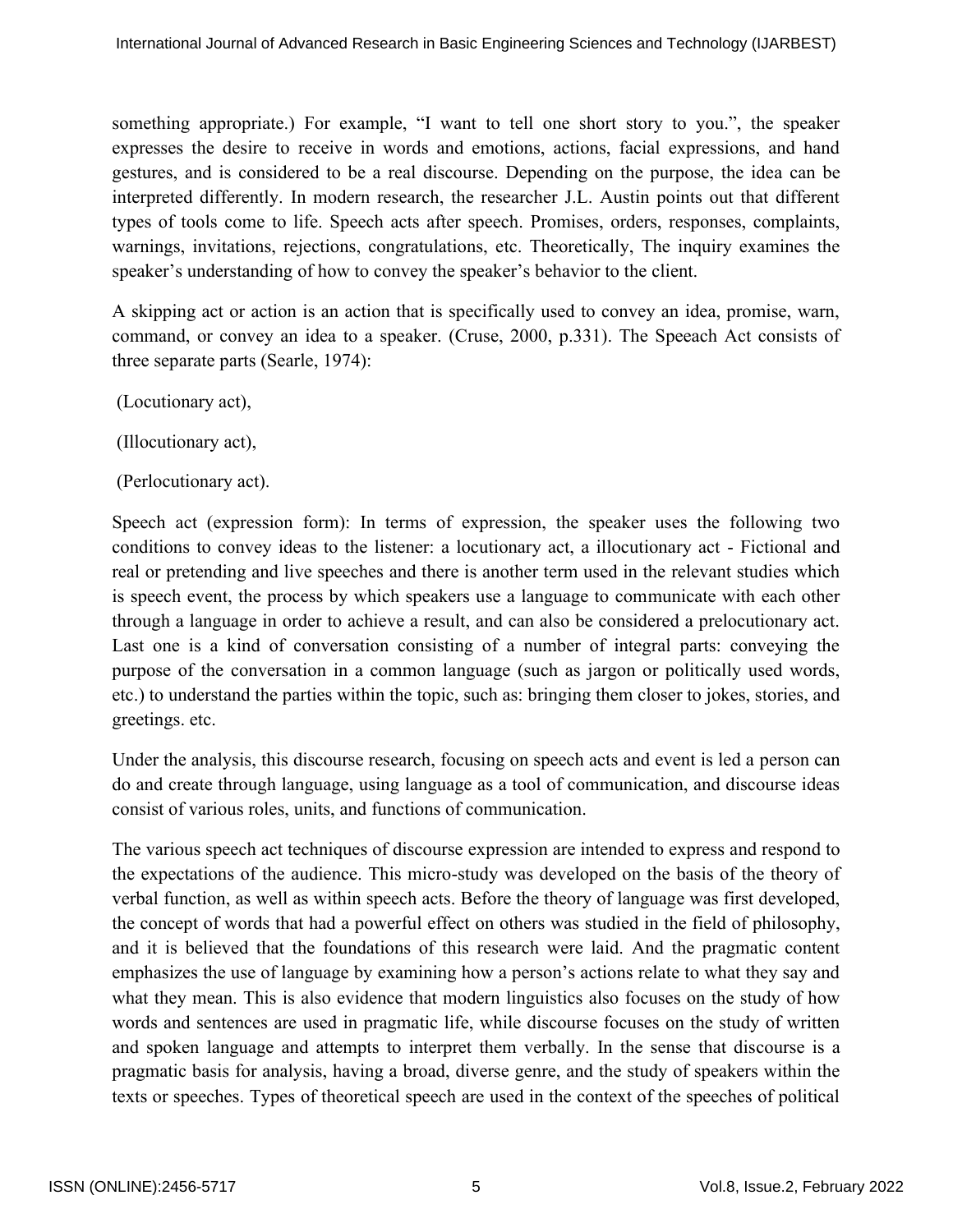leaders, explaining their wording and meaning in oral and written texts, and categorizing them accordingly. This is because, as mentioned in the examples above, speech acts bring meaning to the listeners in addition to words.

The verbal actions used by the speaker in the course of the speech include both his position on the topic and the personality of the speaker. Speakers of the above speeches, such as highranking government officials, have been observed to soften their persuasiveness, persuade, and encourage their public discourse in a manner that is more in line with their health needs.

It was observed that their speeches were aimed at supporting and approving their work, expressing their hopes for the support of the people, as well as signaling to the people that a bright future is coming soon, and announcing a positive support decision. It was clear from the content of the speeches that the aim was to reiterate the protection of fundamental interests. The first part of the study was based on the illocutive expression, which was a verbal act of communicating information to the public as softly as possible, in an explanatory manner, in a tone that was reassuring, comprehensible, collaborative, and supportive. For the selected subjects, the theory of verbal action provides a great opportunity to study how political leaders use language and communicate it to the public.

### 3.3. Findings and Discussion

Language is a powerful weapon in getting to the political thoughts and ideologies of politicians, this is said that political speeches create controversy rather than balance truth. Above studied, political speeches can be delivered to the public in text or oral form. Most politicians pay close attention to what they are saying, therefore, research on the theory of linguistic action is more effective with speech act theories for such speeches. According to the study, how language is used, how it affects people, and how it affects communication outcomes. From the findings and results on the speeches, discourse is not only a discourse to reiterate meanings, but also a complex or interconnected ideologies behind that. The two concepts of discourse and pragmatics study verbal function and the processes involved in language use and language communication. Types of oral and written discourse are those in which they express a higher level of meaning from purposeful speech; for a speaker, or listener, pragmatics is a study of language in use and semantic comparison. In addition, the concept of conversation in discourse is considered at a higher with proposition than the word, what sets the dialogue apart from the discourse is that it continues to take place and changes according to the topic. It is an exchange of information and a series of conversations. It can be observed from the tones of the human voice, gestures, other body languages, and so on. Current research in discourse analysis focuses on Elbegdorj, Ts, former president of Mongolia with two selected speeches according to the speech acts. From this study, we consider different intellectual and physical ideologies because the authors are different with their academic education, work experience, historical background, character, and worldview. Then necessary and highlighted facts and information from the study are as below in the tables.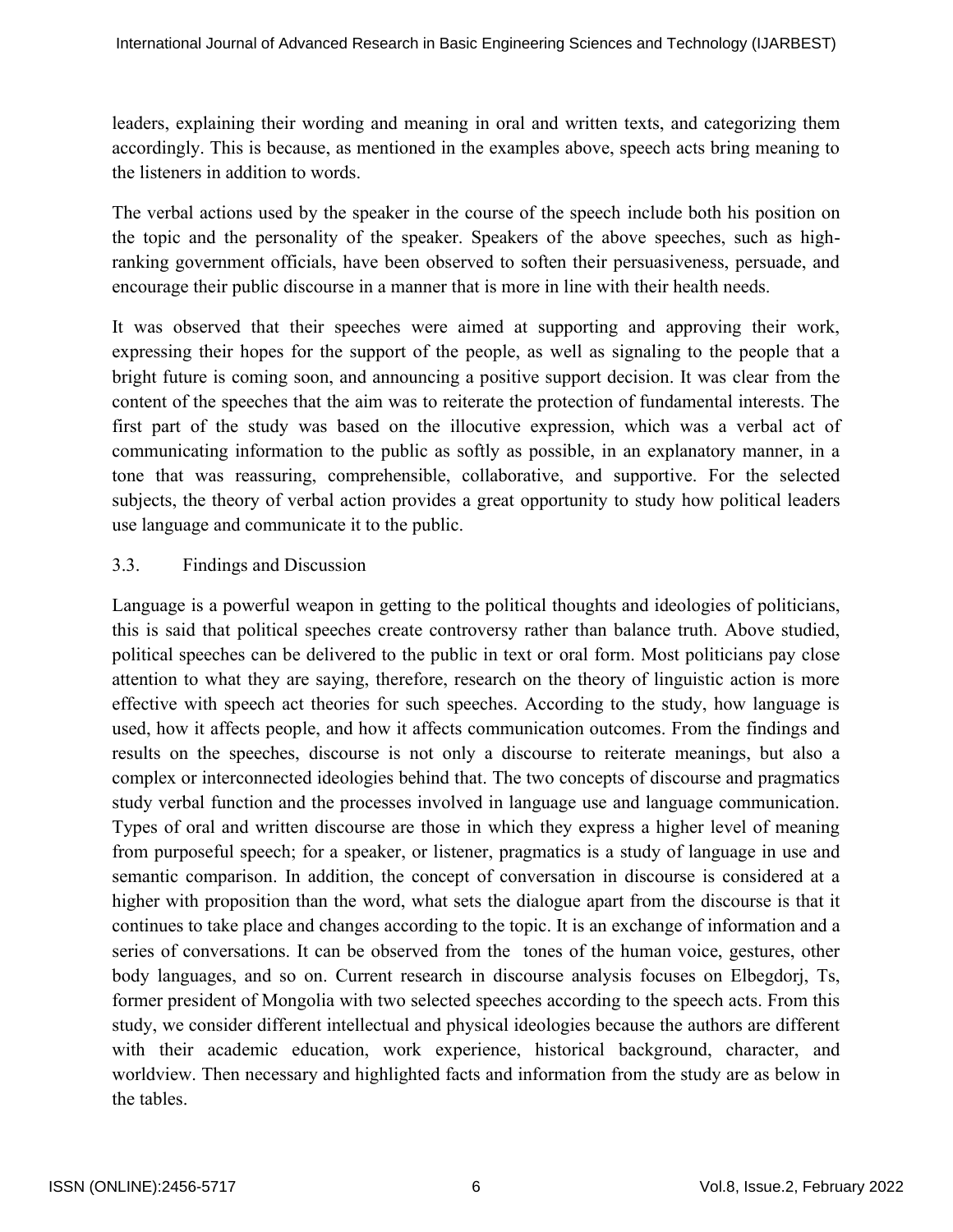## **Table 1 Illocutionary Acts (A)**

| <b>Illocutionary Acts</b> | Frequency | Percentage |
|---------------------------|-----------|------------|
| <i>Assertives</i>         | 8         | 40%        |
| <i>Directives</i>         | 2         | 15%        |
| Commissives               | ┍         | 35%        |
| Expressives               |           | 10%        |

## **Table 2 Illocutionary Acts (B)**

| <b>Illocutionary Acts</b> | Frequency | Percentage |
|---------------------------|-----------|------------|
| Assertive                 |           | 17%        |
| <i>Directives</i>         |           | 28%        |
| <i>Commissives</i>        | 4         | <b>22%</b> |
| Expressives               |           | 33%        |

Based on the data analysis,

- Speech Acts Analysis of "Two good news to share"
- Speech by Commissioner of ICDP Mr.Elbegdorj Tsakhia on 46th session of the Human Rights Council Biennial high-level panel discussion on the question of the death penalty

 The following propositions analyzed are taken from the speech of Elbegdorj, Ts. Locution:

S1: "*We Mongolians want the world enjoy peace.* 

*We want any dispute be settled through dialogue."*

S2: I want to tell one short story to you. When I was sworn in as President of Mongolia, I *faced with choice to commute or to continue to carry out death sentences. I chose life.* 

Illocutionary act: Assertive (reporting). Expressive Perlocutionary effect: Belief.

Locution: S1: "*I am confident that the OSCE can serve as the best model for engagement and dialogue and cross-continental co-operation and shall be a leader in finding the solutions to the most pressing issues."*

S2: *I would like to thank here the current High Commissioner Madame Bachelet for her star leadership for human rights at a very challenging time. My utmost gratitude to the chair of today's discussion, President of the Human Rights Council Madame Nazhat Shameem Khan.* 

Illocutionary act: Assertive (stating). Perlocutionary effect: Confidence.

Locution: S1: *I wish success to the proceedings of the Meeting.* 

S2: *One trend I would like to make here as specially important. After we began the official campaign and practical measures to dismiss capital punishment, there was no increase of violent crimes in country.*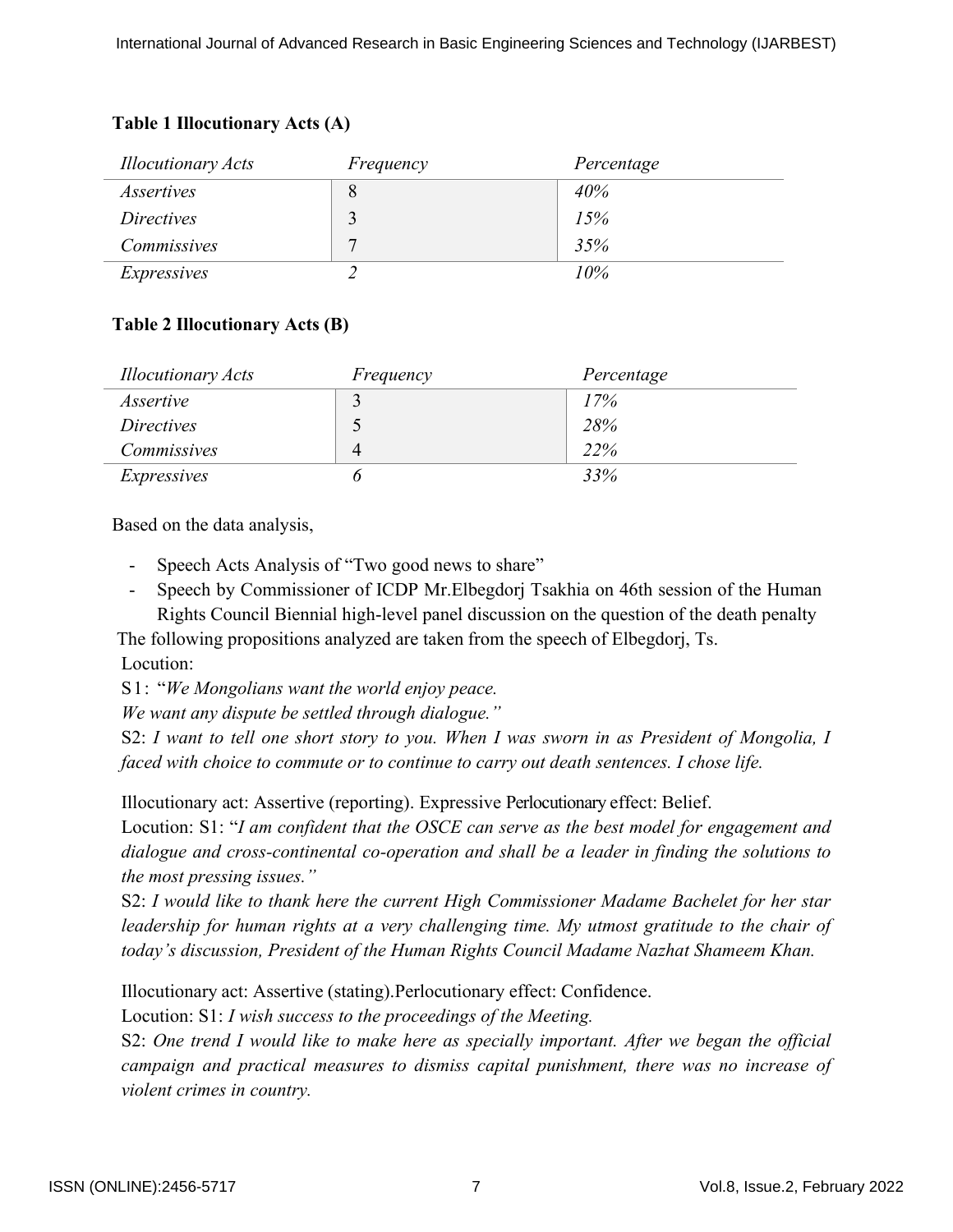Illocutionary act: Commissive (promising). Perlocutionary effect: Encouragement and hopefulness.

Locution: S1:*"We do have the remarkable scientific and technologies achievements.* 

*We have a new, young, tech-savvy, open, creative generation."*

S2: *In today's world they are obsolete and outdated. Global practices show that human rights are firstly universal.* 

Illocutionary act: Commissive (promising).

Perlocutionary act: Happiness and hopefulness.

Locution: S1:*"Mongolia views that the situation in Ukraine must be resolved by ceasefire and resolute enforcement of the Minsk Peace Plan."*

S2: *When discussion comes against or for death penalty, the argument of sovereign right or deterrent effect of death penalty are no longer valid.*

Illocutionary act: Commissive (offering and promising). Perlocutionary act:

Encouragement and hopefulness.

Locution: S1:*"It is a great honor to participate in this distinguished panel to talk about the death penalty. Sanctity of human life is very important I assume that our blue planet will become more humane if there is no death penalty."*

S2: *It is a great honor to participate in this distinguished panel to talk about the death penalty. Sanctity of human life is very important I assume that our blue planet will become more humane if there is no death penalty.* 

Illocutionary act: Directive (appealing). Perlocutionary effect: Inspiring.

Locution: S1: *"We know well. Europe lived through 30 years of mistrust and conflicts after World War 2. And the OSCE played a decisive role in finding the best way to end this impasse. And the process eventually ended the global Cold War."*

S2: *Finally, I would like to warmly congratulate the Honorable Minister of Chad for leading his country to become 107th abolitionist state. Now in our blue planet more than two-thirds of the States have abolished the death penalty in practice. We still have a lot to do. Let's be vigilant until the last death sentences are removed.* 

Illocutionary act: Assertive (stating). Perlocutionary act: Loss of confidence.

Locution: S1: "...Speaking straightforwardly, the situation in Ukraine might instigate *misunderstanding and deep conflicts in Europe."* 

S2: *When the debate comes to punishment, "no severity but certainty" matters more. Any punishment should not be final. Because it runs into destroying of innocent life.*  Illocutionary act: Commissive (offering).

Perlocutionary effect: discouragement, hopeless.

Locution: S1: *"…And apparently, the situation in Ukraine cannot be resolved through coercive means.Especially, posing sanctions and rejecting dialogue and engagement will not be the*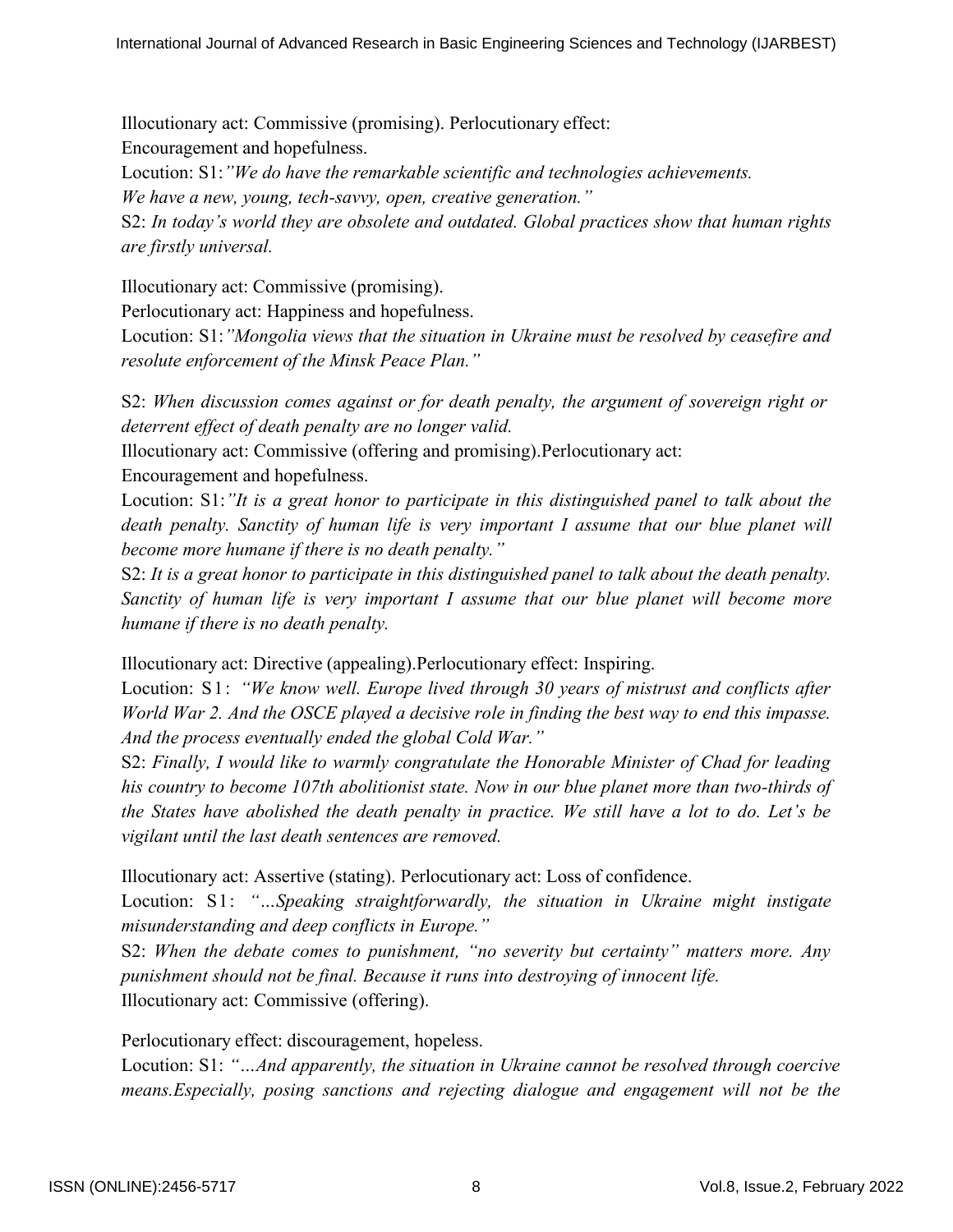*means to solve the issue."*

S2: *State killing has no moral justification. Because the state killing is intentional and violates the basics of human rights. Everywhere the state has a trust problem. When powers have right to kill, they always have a chance to abuse it. If you do not have sufficient trust for your government, don't trust death penalty.*

Illocutionary act: Commissive (promising).

Perlocutionary effect: Happiness and honor

Locution: 1: *"Lawmakers in any country are seen as the small people representing the greater people. We are profoundly honored and happy to host in our country such respectable individuals."*

S2: *Now in our blue planet more than two-thirds of the States have abolished the death penalty in practice. We still have a lot to do. Let's be vigilant until the last death sentences are removed.* 

Illocutionary act: Assertive (stating). Perlocutionary effect: Thanking

Locution:S1: *I wish success to the proceedings of the Meeting.* 

*Thank you for your attention.* 

S2: *In our Central Asia region Kazakhstan brought good news by joining the Second Optional Protocol. That means Central Asia and Mongolia are just one step away from becoming probably the first zone in the world without death penalty.* 

Illocutionary act: Expressive (thanking).

Perlocutionary effect: Cheerfulness and gratitude.

Locution: S1: *"…. I would like to thank here the current High Commissioner Madame Bachelet for her star leadership for human rights at a very challenging time. My utmost gratitude to the chair of today's discussion, President of the Human Rights Council Madame Nazhat Shameem Khan."*

*S2:* Also, I have one message to the people. Don't give to the state the right to kill. State killing has no moral justification.

Illocutionary act: Directive (claiming).

Perlocutionary effect: Determining and accomplishing.

Locution: S1: *"Until this moment, we demonstrated that we wanted Renaissance to occur, now we are left with the most crucial part, we have to work and sacrifice ourselves to make it be successfully accomplished."*

S2: *After two terms, eight years when I passed the presidency to my successor my country was no longer killing, the country was free of death penalty.* 

Illocutionary act: Directive (requesting, demanding).

Perlocutionary effect: Inspiring and encouragement.

Locution: S1: "*I want to tell one short story to you. When I was sworn in as President of Mongolia, I faced with choice to commute or to continue to carry out death sentences. I chose life."*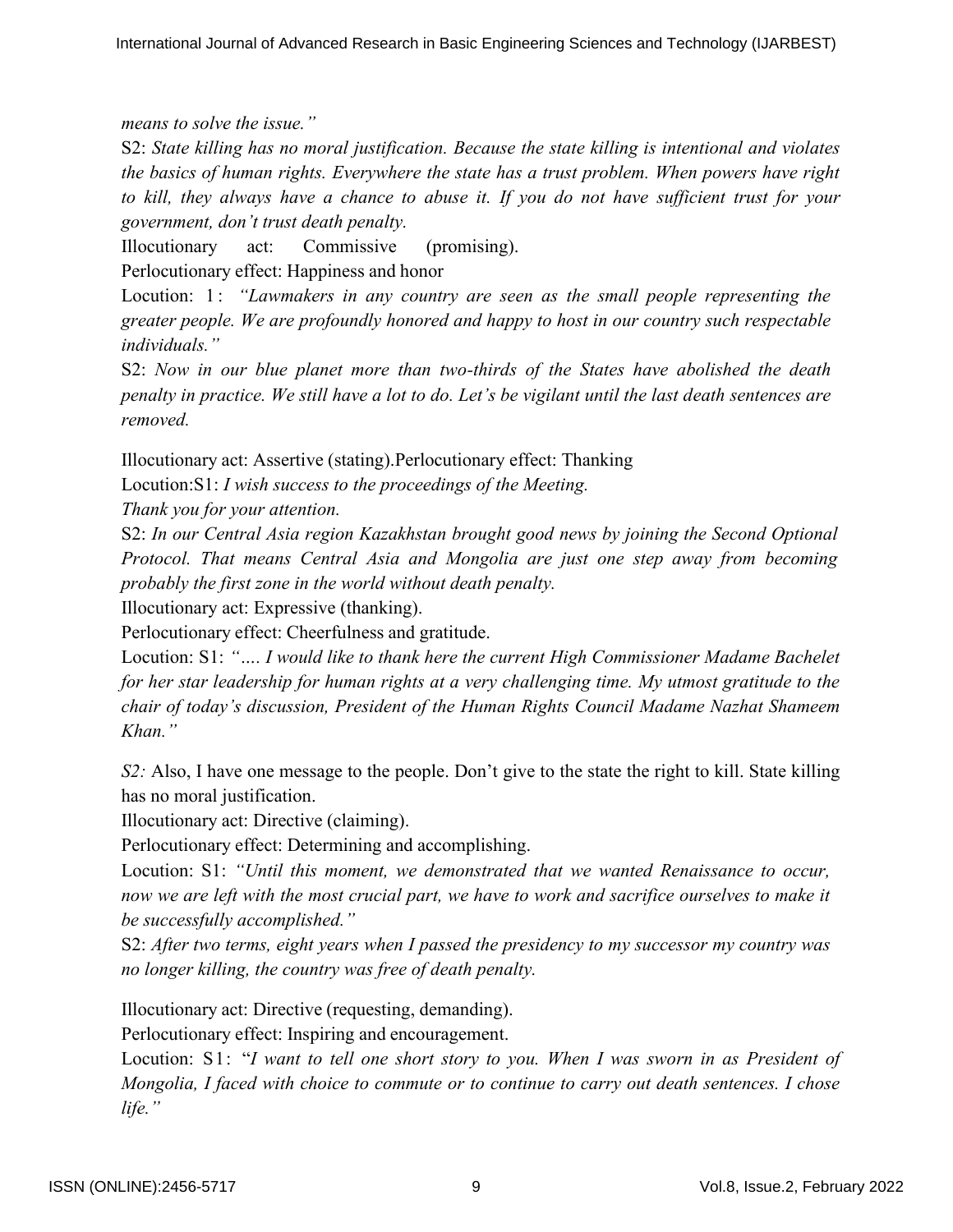*S2: I want to tell one short story to you. When I was sworn in as President of Mongolia, I faced with choice to commute or to continue to carry out death sentences. I chose life.*  Illocutionary act: Commissive (promising).

Perlocutionary effect: Hopefulness and encouragement.

S1: *In the past 25 years Mongolia pursued peace-loving, open, multi-pillar foreign policy. We also recorded notable success in strengthening human rights and freedoms, rule of law and democracy. And we have been encountering challenges as well. Mongolia firmly upholds the policy of solving any international dispute by peaceful means, not interfering into internal affairs and without application of force.*

S2: *When I assumed the presidency in June 2009, my state was killing. After two terms, eight years when I passed the presidency to my successor my country was no longer killing, the country was free of death penalty.* 

## IV. RESEARCH CONCLUSION

*The analysis of the selected speeches by Elbegdorj Tsakhia:* Concepts of the theory of linguistic action are believed to have revolutionized the development of pragmatic discourse research. Although pragmatic research is not considered a complete study without the development of discourse analysis, these two disciplines have always been interrelated. In addition, political discourse research has been a major research topic in the use of language over the past few decades, attracting the attention of linguists. In this sense, political discourse is highly regarded as a field of analytical, in-depth research, creative, critical, non-conceptual critical research, including human action that works out at the level of social organization and governance. Therefore, the study will explore the role of language in communication and the motives, attitudes, and goals of speaker discourse by analyzing political speeches and speeches addressed to the public as part of discourse research, exposing specific speech theory in practice. Since the main purpose of political speeches was to persuade others, including the public, to do what the speaker is saying, the theory of rhetoric can be considered its most important driving force. This article is a linguistic analysis of the main content, attitudes, and motivations of political authorities to convey the message to the people, and how the theory of verbal action and its types, such as illocutive, locutive, and perlocutive. At this point, under the theories by Austin and John Searl, verbal action should be considered. According to the theoretical concept, selected speeches analyzed and developed with a classification based on the concepts derived from the theory of speech acts. The theory of verbal action dates back to the philosophical study of the notion that words have a powerful effect on others, rather than the theory of language. In conclusion after the analysis on selected speeches, language and words are considered having specific actions. It is believed that words become real when they are expressed with proposition to proposition by a phrase. For example, in Illocutive acts, action means through the speech: the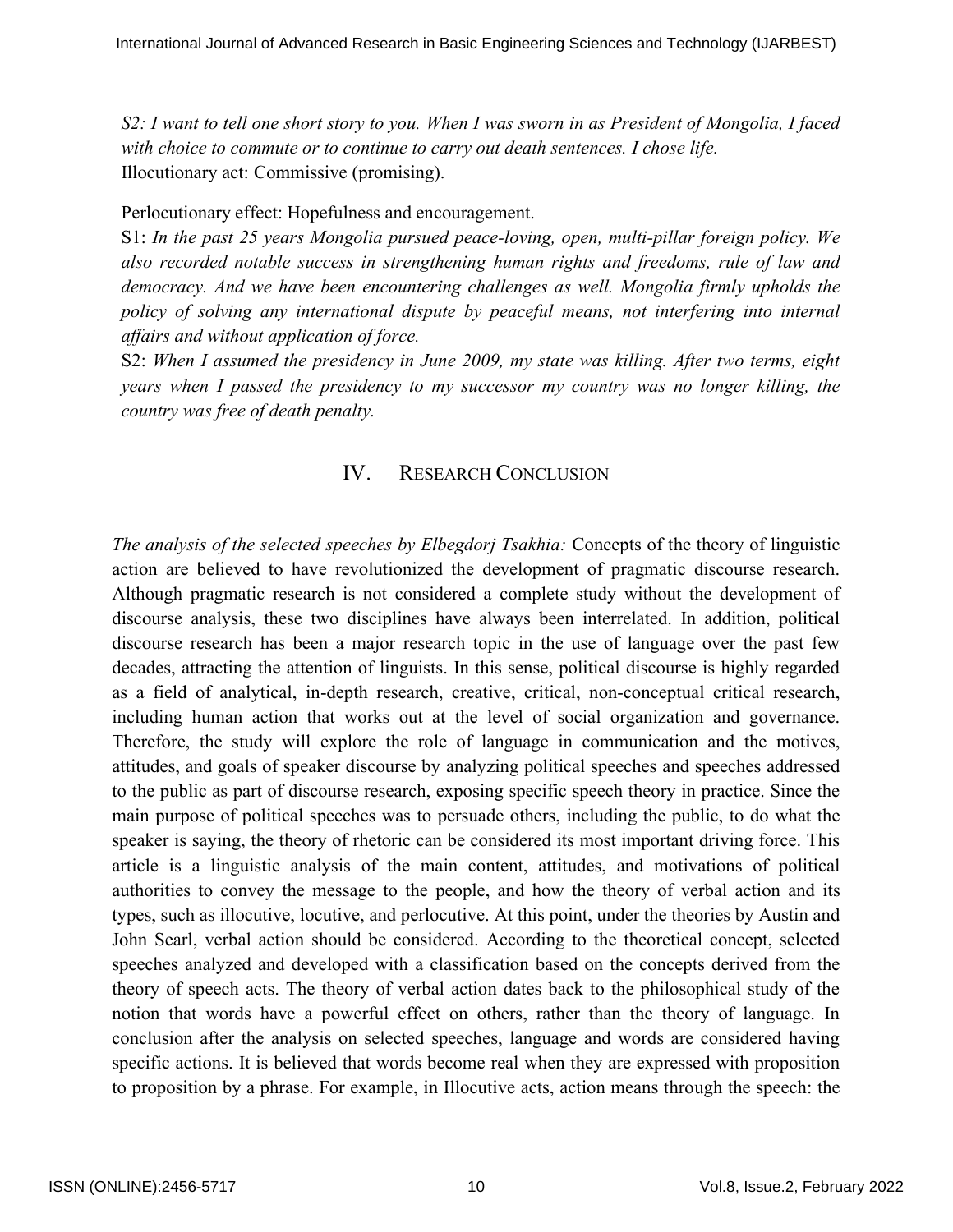act of saying is the process of forming and acting. Suggesting and explaining a thing is a way of engaging the audience vice versa. In locative act: this is the process on how the speech are expressed and performed. But process starts when if the listener fulfills actions with the author's speech – called prelocutive act. Furthermore, political discourse has become a major area of language use and has long drawn the attention of researchers for many years. This is because political discourse is a complex human activity, above all at the center of organization and social governance, and this deserves serious researches on language usage. To sum up, this study investigates the role of language in the transmission and interpretation of intentions by exploring selected political speeches as a sort of speech with a specific goal, and identifying the purpose of which may have the hidden meaning, intent and attitude of the speaker.

#### **REFERENCES**

- [1] Austin, J. L. (1962). How to do things with words. Oxford: Oxford University Press.
- [2] Beard, A. (2000). The language of politics. . London: Routledge.
- [3] Chilton, P. (2004). Analysing political discourse: Theory and practice. London, New York: Routledge.
- [4] Leech, G. N. (1983). Principles of Pragmatics. London: Longman.
- [5] Searle, J. R. (1969). Speech acts: An essay in the philosophy of language. Cambridge: Cambridge University Press.
- [6] Simpson, P., & Andrea, M. (2010). Language and Power. London: Routledge.
- [7] Thomas, J. (1995). Meaning in interaction: An introduction to pragmatics. London: Longman.
- [8] Van Dijk, T. A. (1997). What is political discourse analysis. Belgian journal of linguistics, 11(1), 11-52.
- [9] Watson, J. R., & Hill, A. (1993). A dictionary of communication and media studies. London: Edward Arnold.
- [10]Speech Act Theory and Pragmatics Originally published: March 31, 1980 Editors: John Searle, Ferenc Kiefer, Manfred Bierwisch
- [11]Speech Acts in English: From Research to Instruction and Textbook Development
- [12]Book by Lorena Pérez-Hernández 2020
- [13]Essays in Speech Act Theory Originally published: 2001 Editors: Daniel Vanderveken, Susumu Kubo
- [14] Speech acts and literary theory, Book by Sandy Petrey 1990
- [15]Foundations of Speech Act Theory: Philosophical and Linguistic Perspectives Book 1994 Editor: Savas L. Tsohatzidis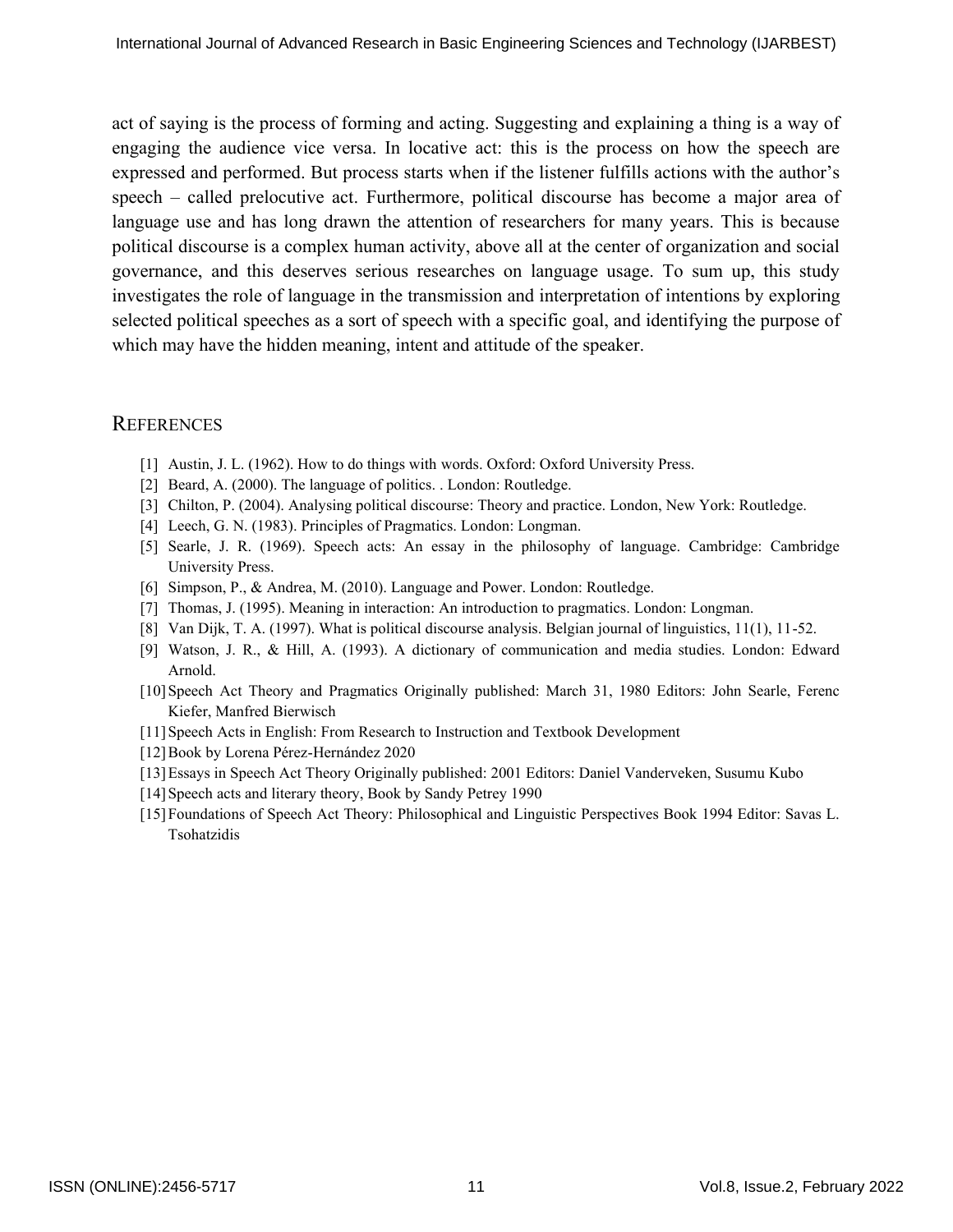## **APPENDIX**

*Speech I by Ts. Elbegdorj, President of Mongolia, at the OSCE Parliamentary Assembly 2015 Autumn Meeting "TWO GOOD NEWS TO SHARE"*

Honorable President of the Assembly Mr. Ilkka Kanerva, Honorable members, Distinguished ladies and gentlemen, Forty years ago Helsinki hosted a meeting which laid down the foundation to the Organization for Security and Co-operation in Europe.

And, twenty five years ago, it was agreed to establish the OSCE Parliamentary Assembly in Paris. In July 1990 Mongolia held her first democratic, multiparty parliamentary election.

In September 1990 Mongolia established her first permanent Parliament and has been consistently implementing open and democratic policies.

We know well. Europe lived through 30 years of mistrust and conflicts after World War 2. And the OSCE played a decisive role in finding the best way to end this impasse. And the process eventually ended the global Cold War.

We Mongolians want the world enjoy peace.

We want any dispute be settled through dialogue.

And that the OSCE Parliamentary Assembly would play an important role in this cause.

Honorable President of the Assembly,

The European continent has been the role model for the rest of the world for its prosperity, openness and freedom-loving spirit.

Speaking straightforwardly, the situation in Ukraine might instigate misunderstanding and deep conflicts in Europe.

And apparently, the situation in Ukraine cannot be resolved through coercive means.

Especially, posing sanctions and rejecting dialogue and engagement will not be the means to solve the issue.

Mongolia views that the situation in Ukraine must be resolved by ceasefire and resolute enforcement of the Minsk Peace Plan.

The charged situation in the Middle East and Northern Africa also are the hard challenges of our time. As a direct aftermath, the situation of refugees is exacerbating. There are many other emerging issues which might threaten the very existence of the mankind. All of this requires us to examine the situation from new angles, more broadly and comprehensively.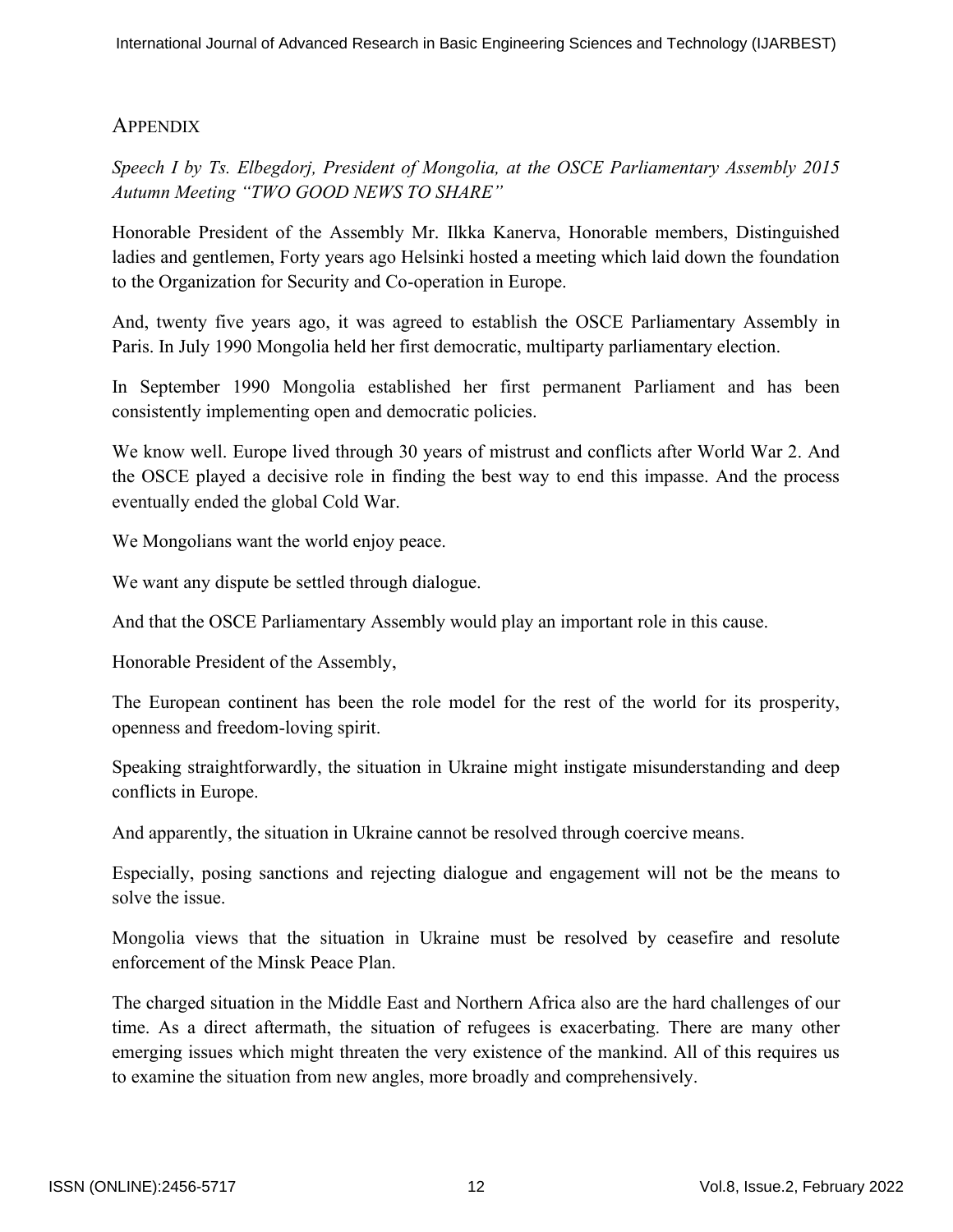Nevertheless, there are two good news worth noting.

First. The humankind still possesses the means, the opportunities to solve any emerging challenge. We do have lessons. We do have the remarkable scientific and technologies achievements. We have a new, young, tech-savvy, open, creative generation.

Second, we have the Organization for Security and Co-operation in Europe. Some of the challenges are spilling over the boundaries of one continent. This necessitates creating security, co-operation open mechanisms in continents. I am confident that the OSCE can serve as the best model for engagement and dialogue and cross-continental co-operation and shall be a leader in finding the solutions to the most pressing issues.

Ladies and gentlemen, In the past 25 years Mongolia pursued peace-loving, open, multi-pillar foreign policy. We also recorded notable success in strengthening human rights and freedoms, rule of law and democracy. And we have been encountering challenges as well. Mongolia firmly upholds the policy of solving any international dispute by peaceful means, not interfering into internal affairs and without application of force.

These policies and stances enable Mongolia to be a permanently neutral, peace-loving and open country. This past Monday the Government of Mongolia made a decision on the permanent neutrality status of Mongolia. And the public discussions of the issue are continuing. And hereby Mongolia conveys to the international community, to foreign states, that Mongolia will further consolidate the success and achievements we recorded in our policies and actions of the past 25 years and shall unwaveringly continue to pursue our open, multi-pillar, neutral, active, peaceloving policy. And it is auspicious and important that this present Autumn Meeting of the OSCE Parliamentary Assembly coincides with Mongolia's statement.

Lawmakers in any country are seen as the small people representing the greater people. We are profoundly honored and happy to host in our country such respectable individuals. We kindly ask for your understanding and wide support of Mongolia's peace-loving, neutral, active foreign policy. We have no doubt that our neighbors and other countries and international organizations with which Mongolia has maintained friendship would continue their active and constructive cooperation with Mongolia.

Mongolia shall further consolidate and strengthen our peace initiatives, openness and activity on international stage. We shall constructively cooperate with you. Mongolia's doors will always be open to peace talks and engagement. We shall always welcome cooperation for prosperity. We would be happy to share with the lessons we have and are learning. I wish success to the proceedings of the Meeting. Thank you for your attention.

Speech II by Commissioner of ICDP Mr.Elbegdorj Tsakhia on 46th session of the Human Rights Council Biennial high-level panel discussion on the question of the death penalty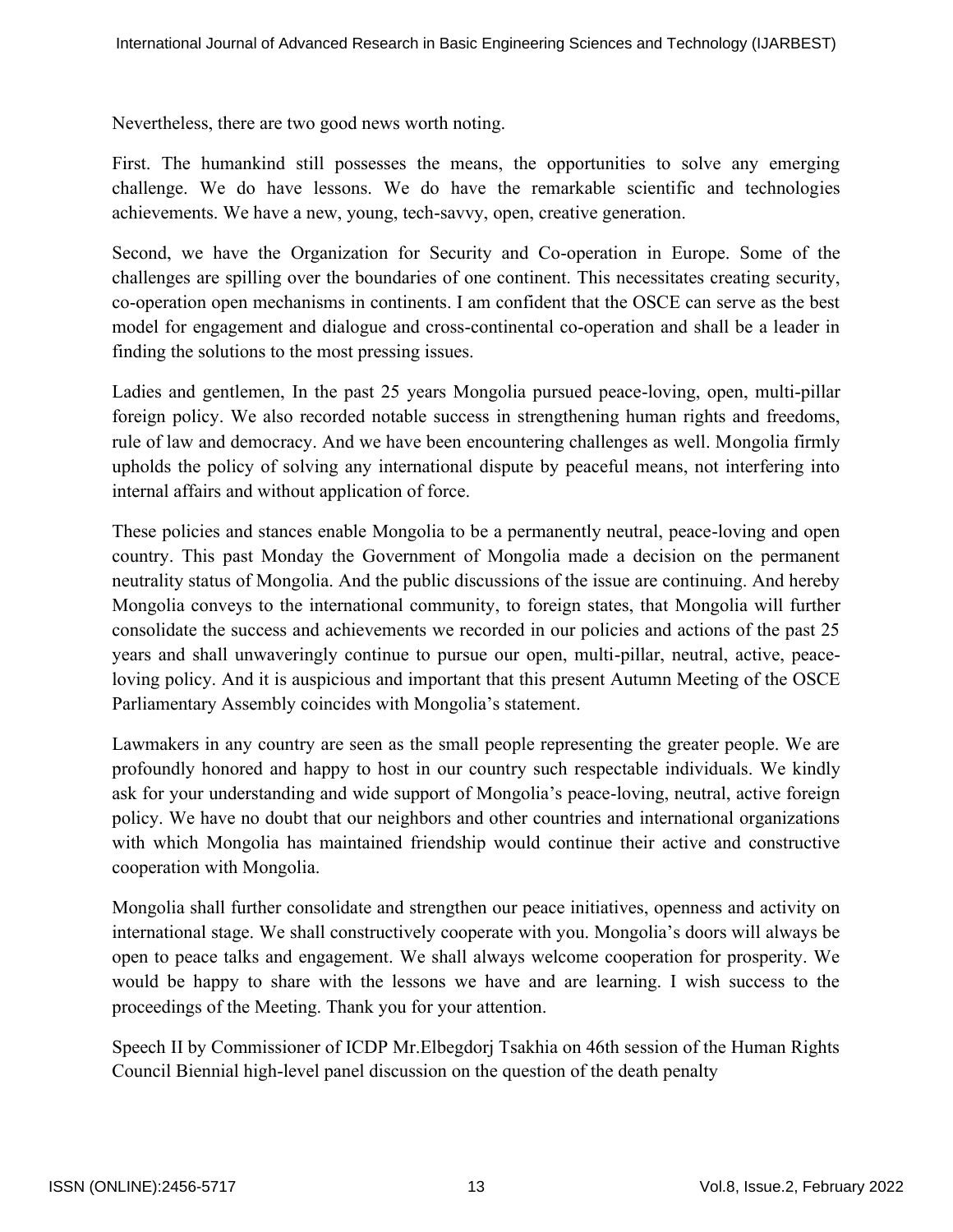Dear High Commissioner, dear President of the Human Rights Council, dear Minister of Justice, dear Professors, dear friends. It is a great honor to participate in this distinguished panel to talk about the death penalty. Sanctity of human life is very important I assume that our blue planet will become more humane if there is no death penalty. I want to tell one short story to you. When I was sworn in as President of Mongolia, I faced with choice to commute or to continue to carry out death sentences. I chose life. When I assumed the presidency in June 2009, my state was killing. After two terms, eight years when I passed the presidency to my successor my country was no longer killing, the country was free of death penalty.

Mongolia was not a soft place when it came to the death penalty in particular. Not long ago, Mongolia´s record of death penalty was one of the worst in the world. According to Amnesty International, Mongolia carried out executions in secrecy. There was a total darkness. From that the experience of becoming death penalty free country was not easy.

To make it succinct, I will briefly tell you the chronology of those years.

In June 2009, I began commuting death sentences.

In January 2010, I announced single handedly the official moratorium on death penalty.

In January 2012, my country became signatory to the Second Optional Protocol to ICCPR, the international treaty against death penalty.

In July 2015, Mongolia's Parliament approved a new Penal code where we removed all capital offences.

Since July 2017, that new Penal code come into effect.

From our experience, we learned so far three things.

First: Political will and continued leadership have played a central role.

Second: Step by step approach in decision making and international support were very important.

Third: Maintaining the status of the death penalty free country is crucial. Dear friends,

One trend I would like to make here as specially important. After we began the official campaign and practical measures to dismiss capital punishment, there was no increase of violent crimes in country.

Second trend could be of greater importance. There have been occasions to bring back death penalty. But, public opinion has shifted. There are increased voices that abolishing death penalty was good thing for Mongolia.

When discussion comes against or for death penalty, the argument of sovereign right or deterrent effect of death penalty are no longer valid. In today's world they are obsolete and outdated.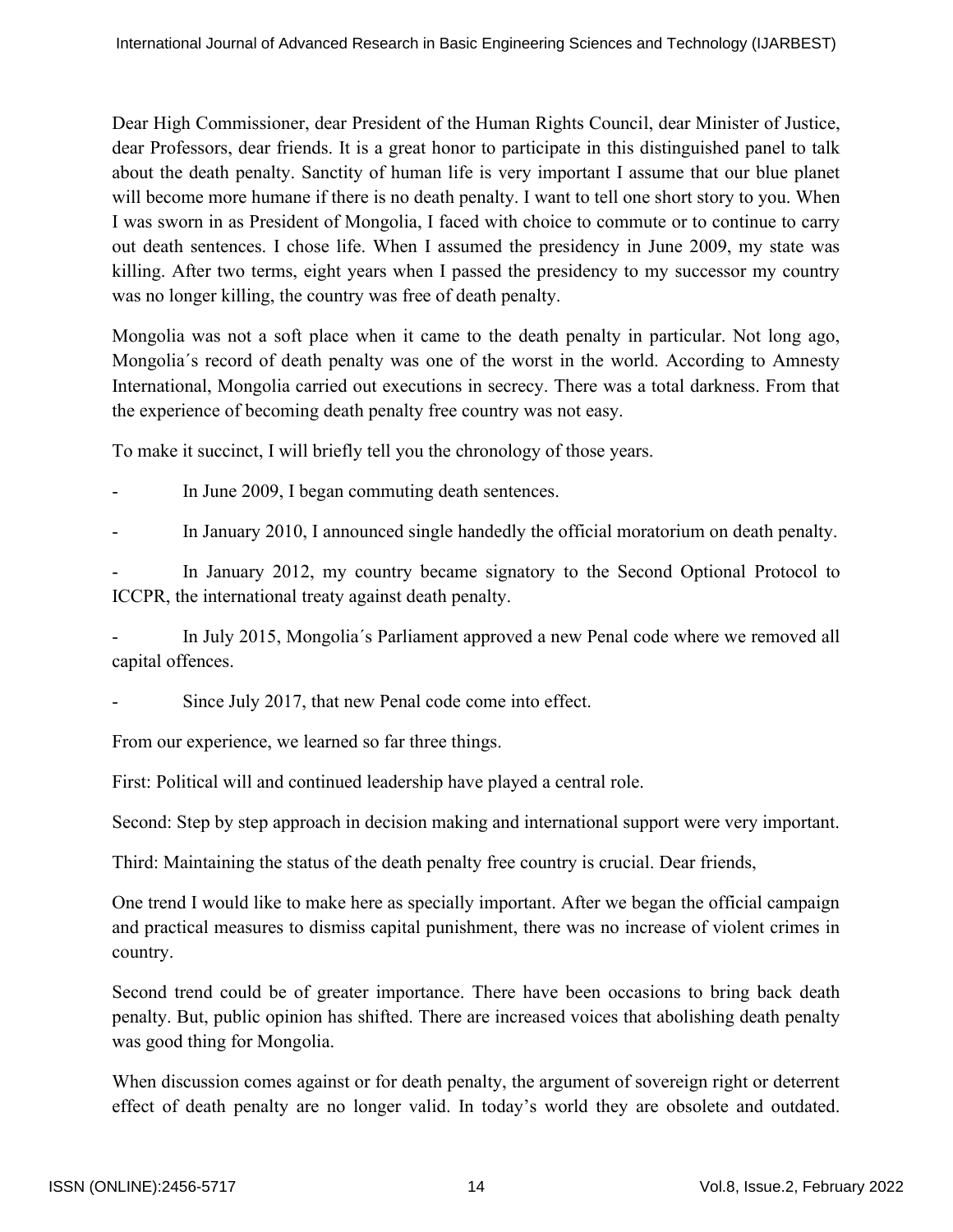Global practices show that human rights are firstly universal. Secondly, from my experience, death penalty retentionist arguments based on deterrence are weak and not supported by the facts.

When the debate comes to punishment, "no severity but certainty" matters more. Any punishment should not be final. Because it runs into destroying of innocent life.

Also, I have one message to the people. Don't give to the state the right to kill. State killing has no moral justification. Because the state killing is intentional and violates the basics of human rights. Everywhere the state has a trust problem. When powers have right to kill, they always have a chance to abuse it. If you do not have sufficient trust for your government, don't trust death penalty.

Dear friends, I am a Commissioners of the International Commission against Death Penalty, which is led by the former UN High Commissioner for Human Rights Judge Navi Pillay. I would like to thank here the current High Commissioner Madame Bachelet for her star leadership for human rights at a very challenging time. My utmost gratitude to the chair of today's discussion, President of the Human Rights Council Madame Nazhat Shameem Khan.

In our Central Asia region Kazakhstan brought good news by joining the Second Optional Protocol. That means Central Asia and Mongolia are just one step away from becoming probably the first zone in the world without death penalty.

Finally, I would like to warmly congratulate the Honorable Minister of Chad for leading his country to become 107th abolitionist state. Now in our blue planet more than two-thirds of the States have abolished the death penalty in practice. We still have a lot to do. Let's be vigilant until the last death sentences are removed. Thank you for your attention.